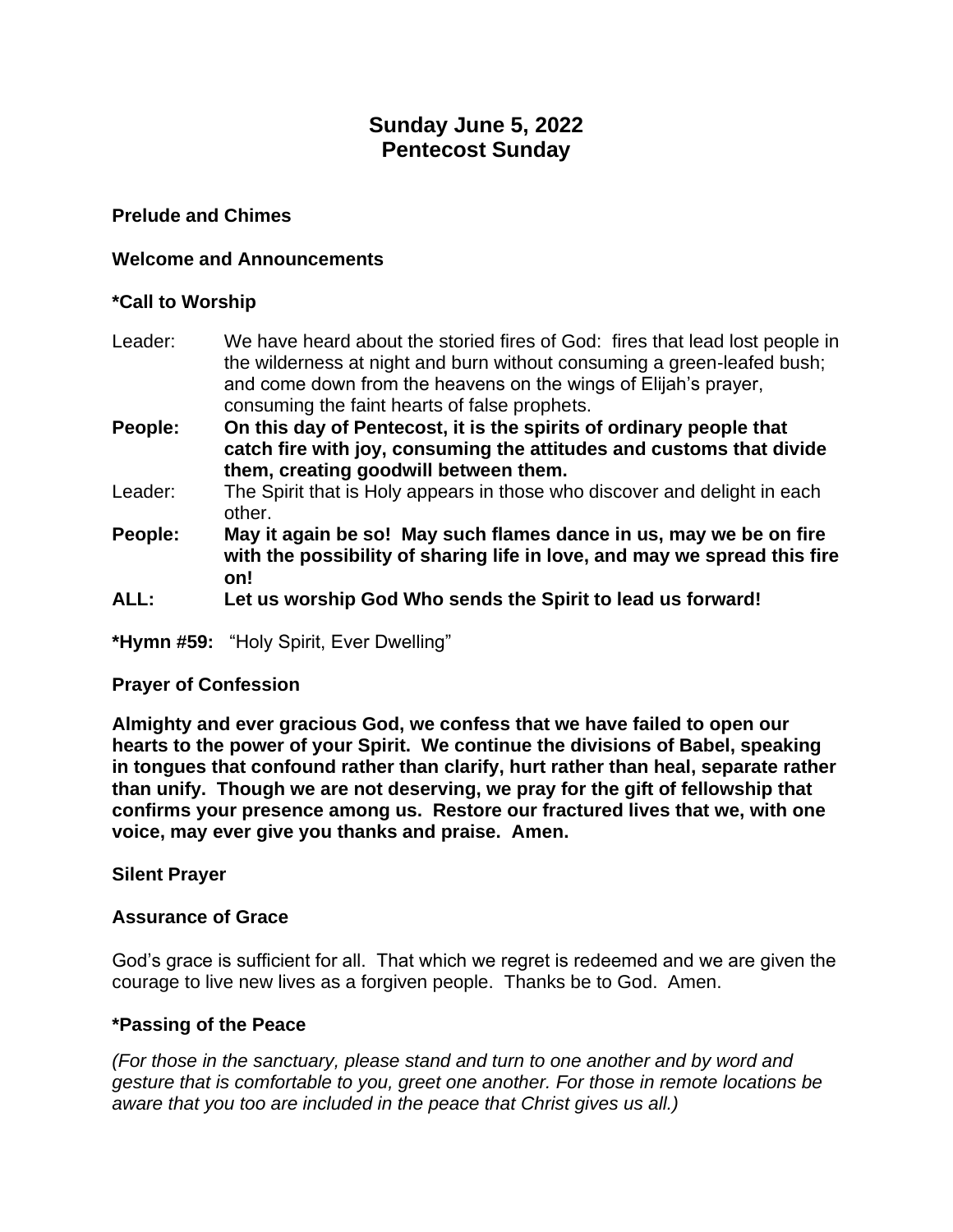# **Response Hymn #261 (verse 1):** "Let Every Christian Pray"

Let every Christian pray, this day and every day, come, Holy Spirit, come! Was not the church we love commissioned from above? Come, Holy Spirit, come!

**Reading from the Hebrew Testament: Genesis 11:1-9 Mike Crompton** 

**Anthem**

**Time with Young Disciples**

**Reading from the book of Acts:** Acts 2: 1-11

**Sermon:** "Spirit Equipped, Spirit Driven"

**\*Hymn #286:** "Spirit, Spirit of Gentleness"

#### **The Community at Prayer**

*(Joys and Concerns, Prayers for the People, Lord's Prayer)*

#### **Prayer Response**

#### **Offertory**

Inspired by the Spirit working within us, let us receive our offerings this morning for the work of this church and for the Strengthen the Church offerings of the United Church of Christ.

 *(Opportunities to give for the ministries of this church are available through an offering plate during service, by mailing your gift to the church office, or by signing up for electronic giving through our website.)*

# **Doxology**

Praise God from whom all blessings flow; Praise God, all creatures here below; Praise God for all that love has done Creator, Christ, and Spirit, One.

#### **Prayer of Dedication**

**O God, on this day of Pentecost we celebrate your Spirit so freely given and so powerfully active within your church. As that Spirit moves in our midst, may it inspire us towards generosity and fire us with an energy to serve you well. We ask this in the name of Christ whose promise of ever-presence the Spirit fulfills. Amen.**